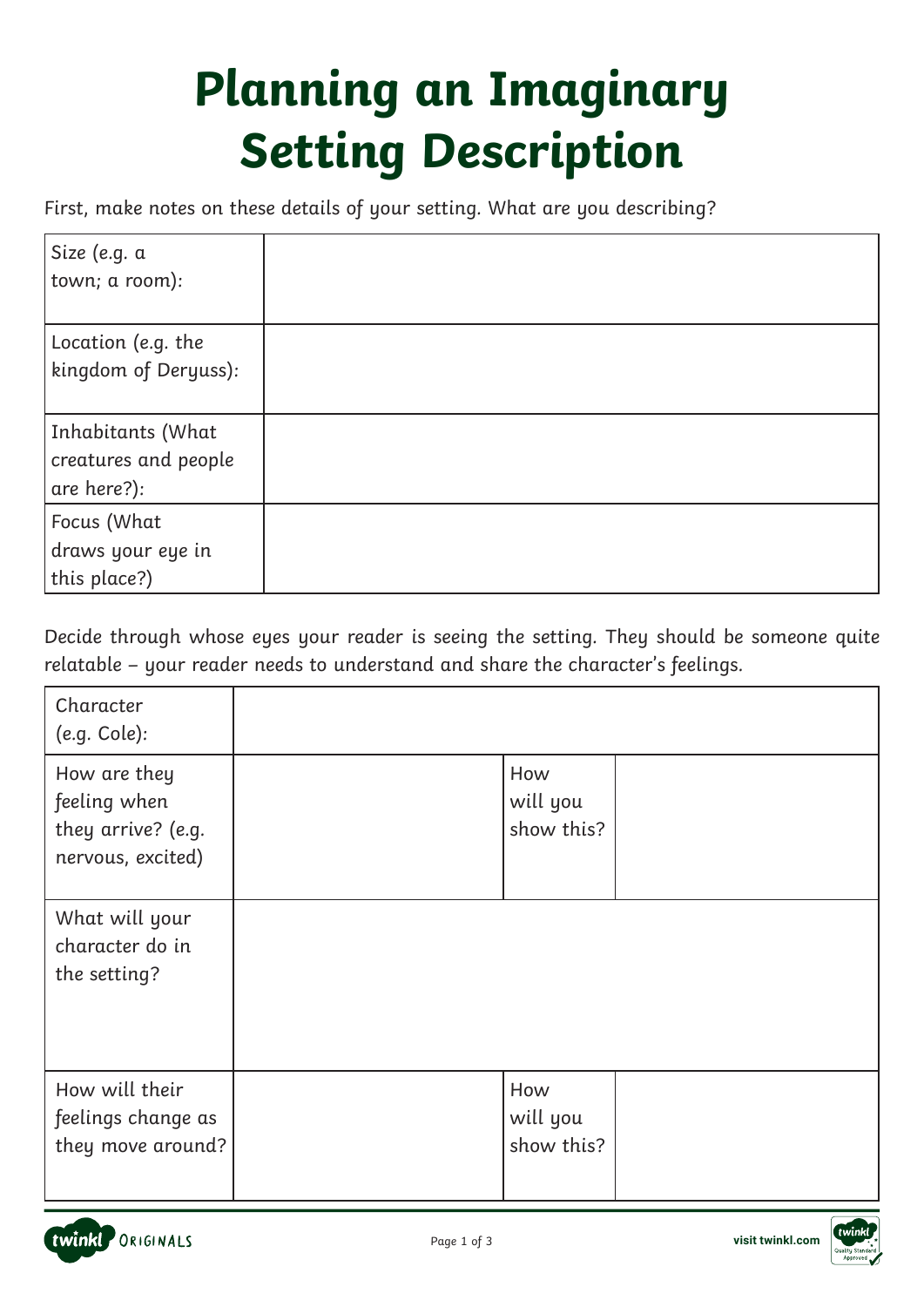Next, make notes on the details of your setting. Appeal to each of your reader's senses, as long as each thing adds to the effect that you chose. Think again about the main feature that is in this space.



What is there to see? (Think about the shape and size of the setting as well as the people and objects. What is happening at this moment in time?)

| What can be heard?     | What can the character feel on their skin? |
|------------------------|--------------------------------------------|
| What smells are there? | Is there anything to taste?                |